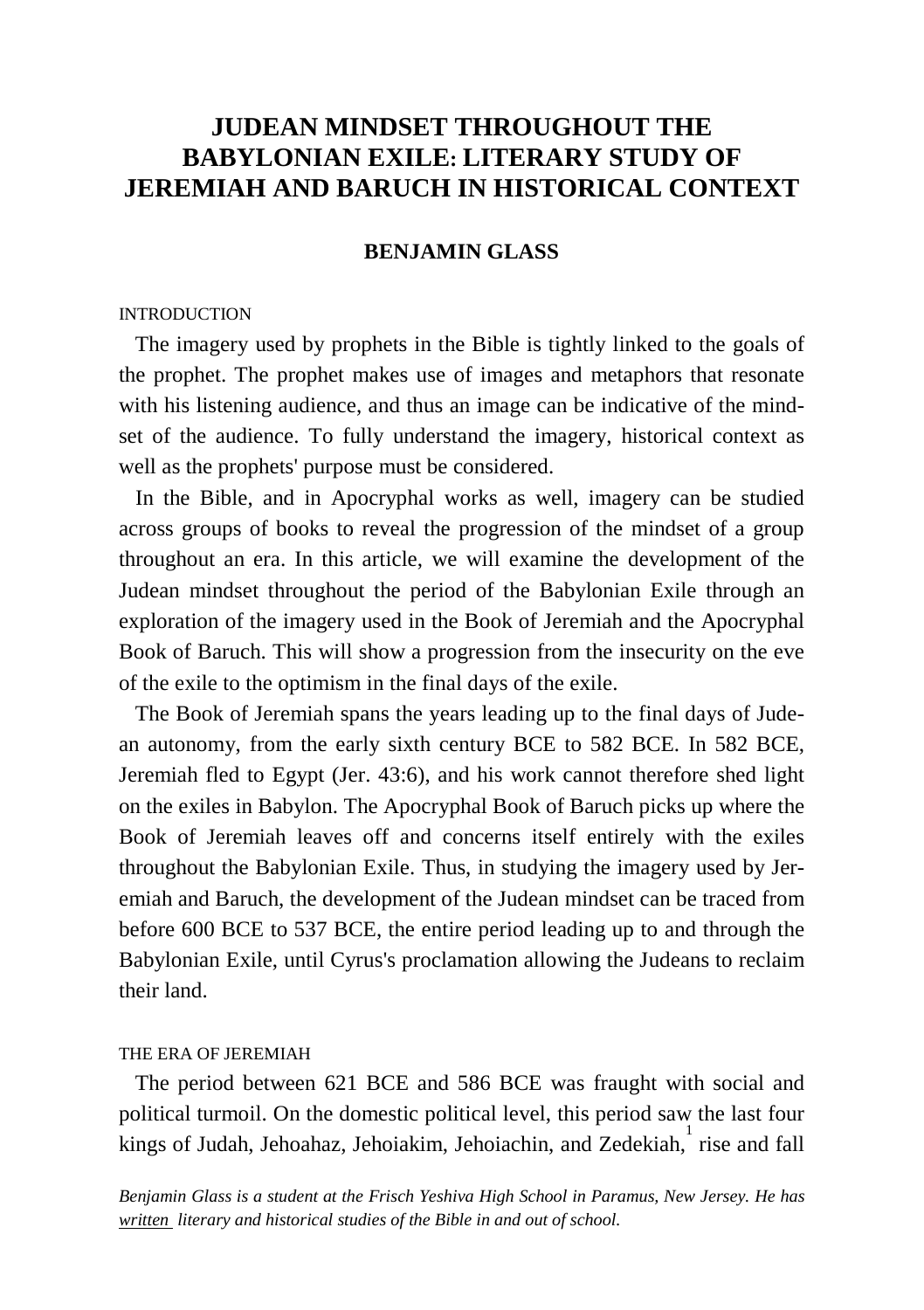from power in quick progression (II Kgs. 23:31-34, 24:8, 17; II Chron. 36:2, 5ff.).

 A great factor in the political turbulence of Jeremiah's period was the vassalage of Judah to foreign nations. After Assyrian monarch Tiglath-Pileser III campaigned in and ultimately captured and exiled Israel, the Northern Kingdom (621 BCE), Judah, the Southern Kingdom, became a vassal state of the Assyrian Empire.<sup>2</sup> Vassalage to Assyria severely influenced Judah's burgeoning sense of insecurity. Some time between 627 and 625 BCE, God revealed to Jeremiah his role as a prophet, which would span the ensuing years through the beginning of the Babylonian Exile in 586 BCE.

 The battle of Carchemish in 605 sealed the demise of the Assyrian Empire. Egypt, under Pharaoh Necho, took control of Judah and the Judean leadership (II Kgs. 23:33-35). 3 In the wake of the battle of Carchemish, Johoahaz succeeded his late father, Josiah, who had died in the battle of Megiddo earlier in 609 (II Kgs. 23:29-30). Jehoahaz lasted only three months as monarch before he was deposed by the Egyptians (Jer. 22:10-12; II Kgs. 23:31-35). Eliakim replaced Jehoahaz and, to emphasize his power over Judah, the king of Egypt changed Eliakim's name to Jehoiakim (II Kgs. 23:34-35). The transfer of Judah from the control of one foreign power to another, and the enthronement and removal of puppet monarchs, heightened Judah;s feeling of insecurity.

 Jehoiakim, a thriftless ruler, spent money building a lavish palace instead of bettering public welfare (Jer. 22:13-19). This fecklessness must have given rise to unease and social decline when people realized that the king had little interest in his subjects. J. A. Thompson wrote of the decline of Judah: "There may not have been the excesses of Manasseh's reign, but popular pagan practices were introduced again (7:16-18; 11:9-13; Ezek. 8). Public morality deteriorated (5:26-29; 7:1-15). Prophets who resisted these tendencies were harassed and even put to death (26:20-23). Despite this, priests and prophets continued to assure the people that all was well  $(5:12; 7:4; 14:13;$  etc.).<sup>4</sup>

 Uncertainty dominated life in Judah in the years leading up to the destruction of the First Temple (586 BCE). As a result, the Judeans resorted to ageold pagan sources of comfort and security.<sup>5</sup> Tangible gods, rites and rituals were disinterred in this period of unrest. According to Bernhard Anderson, "Baalism catered to [Judah's] desire for security in the precarious environment of the Fertile Crescent", especially in the shadow of Babylonian inva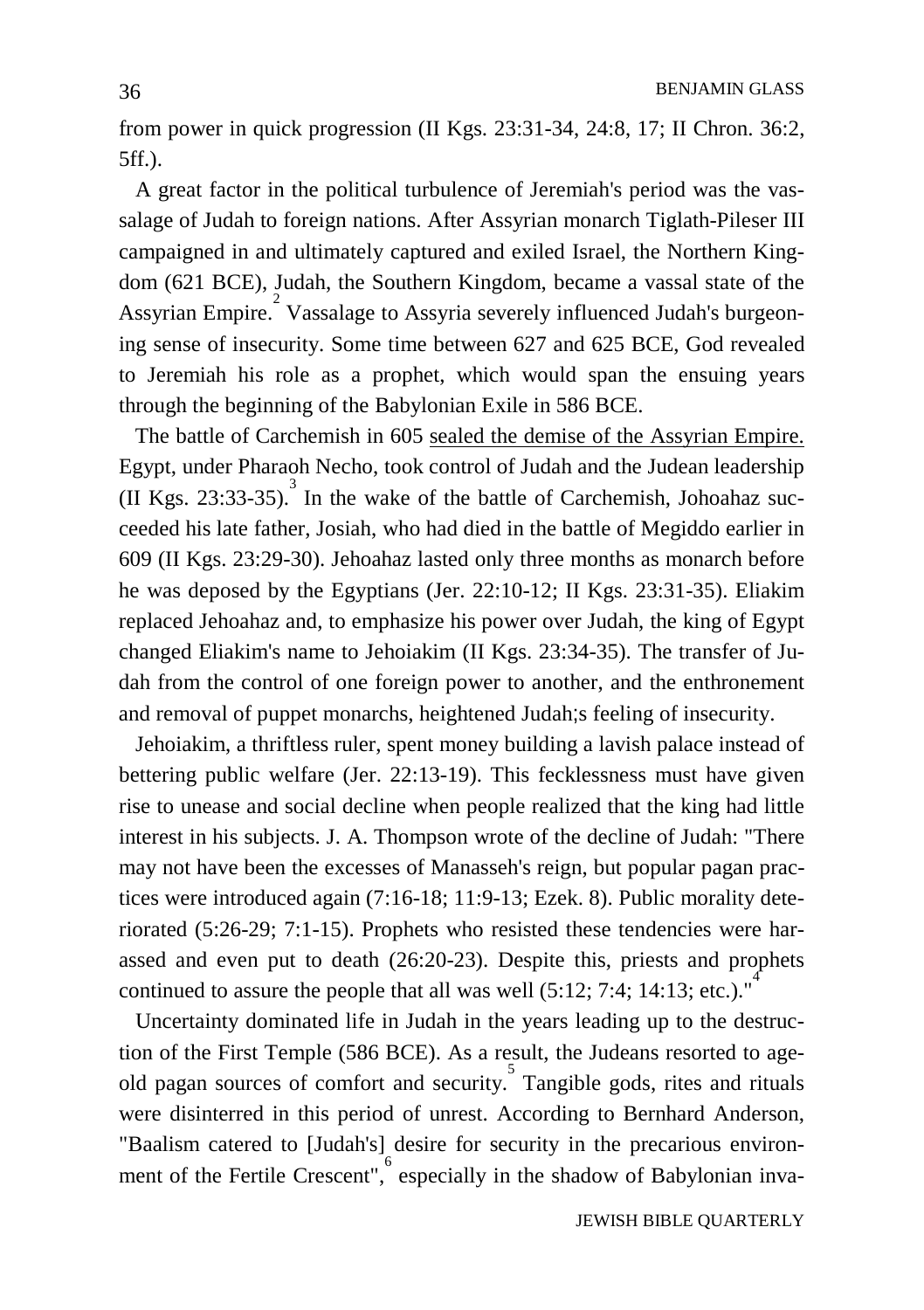sion. The prophet focused on Baal worship as a cause of Judean insecurity, on top of which political insecurity was also mounting. Judeans did not turn to the Canaanite gods alone, but also to their own rituals, particularly those of the Temple. On the eve of exile, Judeans sought shelter in their own worship and in that of the Canaanite gods (Jer. 7:8-11).

 Beyond the political turmoil, a number of severe droughts afflicted Judea in the days of Jeremiah (Jer. 14:1-6). He speaks of droughts in the plural (Jer. 14:1), indicating that they had been prevalent for at least two years. Other droughts are mentioned in Jeremiah 3:3 and 5:25, each from a different period in Jeremiah's time.

 Political and agricultural instability combined to produce heightened insecurity. The Judeans were not only concerned about the success of their crops, but also about the very ownership of their land. When told by God that he would be asked to redeem his cousin Hanamel's field in Anathoth, and after a confrontation with Hanamel himself, Jeremiah was skeptical as to the practicality of such a transaction when the entire land of Judah was soon to be conquered by the Babylonians (Jer. 32: 6-8, 24-25). However, God assured Jeremiah that the day would come when buying and selling land in Judah would resume, and so the transaction foreshadowed a time when Judah would no longer be under Babylonian control (Jer. 32: 42-44).

## PRIMARY IMAGERY IN THE BOOK OF JEREMIAH

 In order to exhort the Judeans to seek God intimately, not just ritually, and give up rampant idolatrous practices, throughout his prophecy Jeremiah developed a specific series of images for oratorical effect and later dictated them to Baruch ben Neriah, his scribe and assistant. These images were chosen by Jeremiah as they would have an impact on the Judean population based on their mindset at the time.

 The major symbols in the Book of Jeremiah are those of water, the harlot vs. the virginal bride, the father, the potter, and fruit.

#### WATER AND FRUIT IMAGERY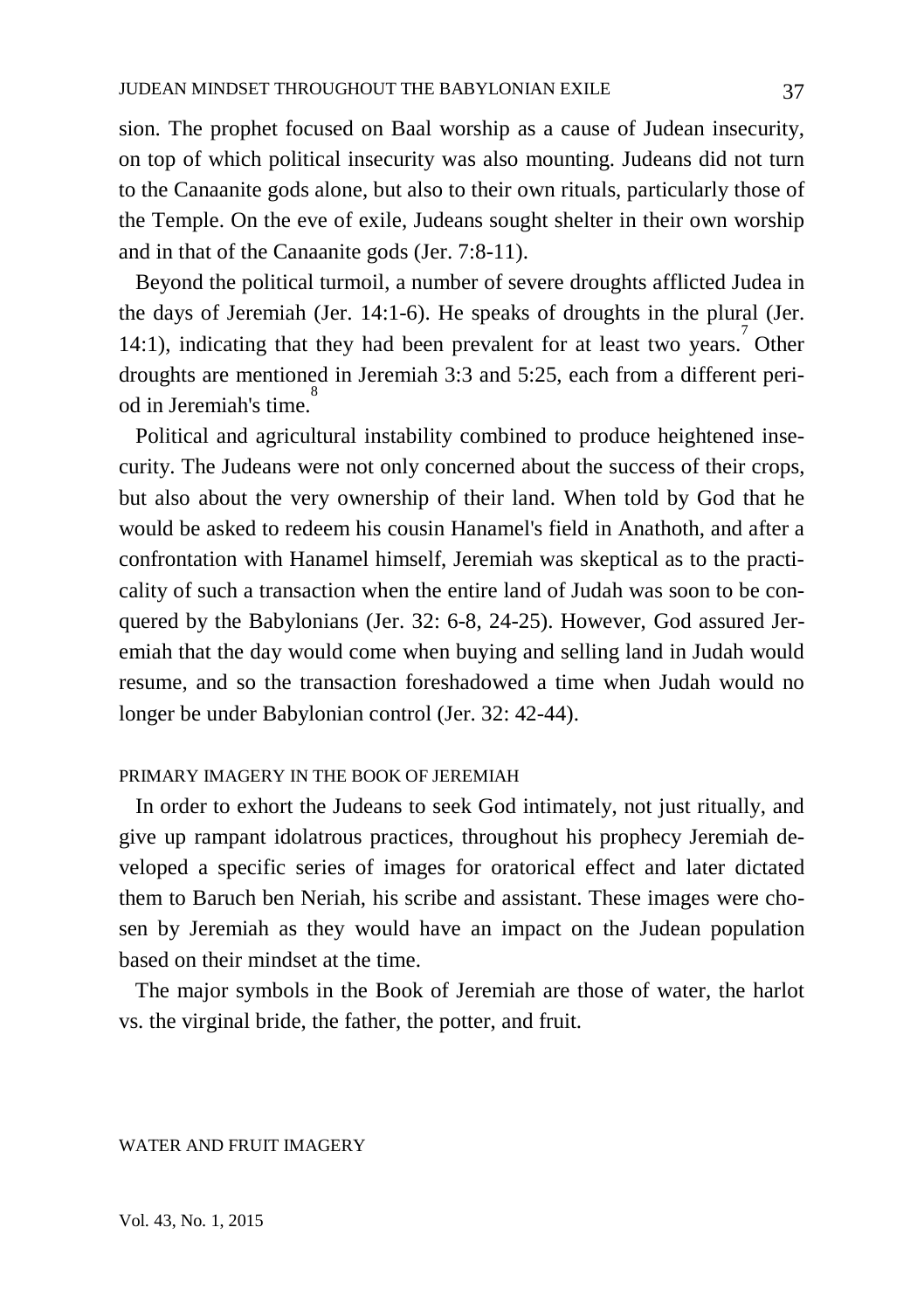Upon entering Canaan and conquering the land, the Israelites took up agricultural lives. The Israelites turned to a tangible god, one who would focus all his attention on fertility – Baal (Jer. 7:9). Water was an essential commodity for the Judeans in their agricultural lives, and Jeremiah used the fixation with water and concern about contemporary droughts to his advantage. Speaking of God as *the Fount of living waters*, Jeremiah exhorted the Judeans to realize that the source of agriculture was not Baal, but the true, *living* God (Jer. 2:13, 17:13). He insisted that God should be to the people as water – life and sustenance – whereas the Canaanite gods should be recognized as *broken cisterns which cannot even hold water* (Jer. 2:13). Jeremiah proclaimed that the waters coming from man-made gods, rather than from the true *fountain of living water*, were poisonous (Jer. 6:7, 8:14, 9:15, 23:15, 47:2).

 Water was vital for the Judeans. The use of water symbolism in prophetic oratory would touch the people of Judah unlike other metaphors or simple forthright sermonizing. Thus, describing God as a fount of sustaining water and local deities as poisoned springs would make the people understand God's fundamental role in their lives and the enormity of their sinfulness in turning away from Him.

 Agricultural concerns are also reflected in the image of fruit – particularly figs and grapes (Jer. 8:13, 24:1-2). Like water imagery, this appealed to the Judeans agricultural sensitivities. Jeremiah describes God as having planted Judah, only to find that the nation had become a batch of uneatable *very bad figs* (Jer. 24:2ff.).

#### BRIDE AND HARLOT IMAGERY

 Before adopting an agricultural way of life in Canaan, the Israelites had less compulsion to turn to idolatry. In the wilderness, the people were far removed from the worries of the farmer. The presence of God in their midst during their years in the wilderness demonstrated that they were His loyal "bride" (Jer. 2:2). Journeying through the wilderness, *in a land not sown*, with no agricultural concerns, the people were solely focused on worshiping God. After entering Canaan, however, the nation engaged in agriculture and turned to other gods, notably Baal, for security. One scholar observes: "A prominent feature of the Canaanite cult was sacred prostitution (see Deut.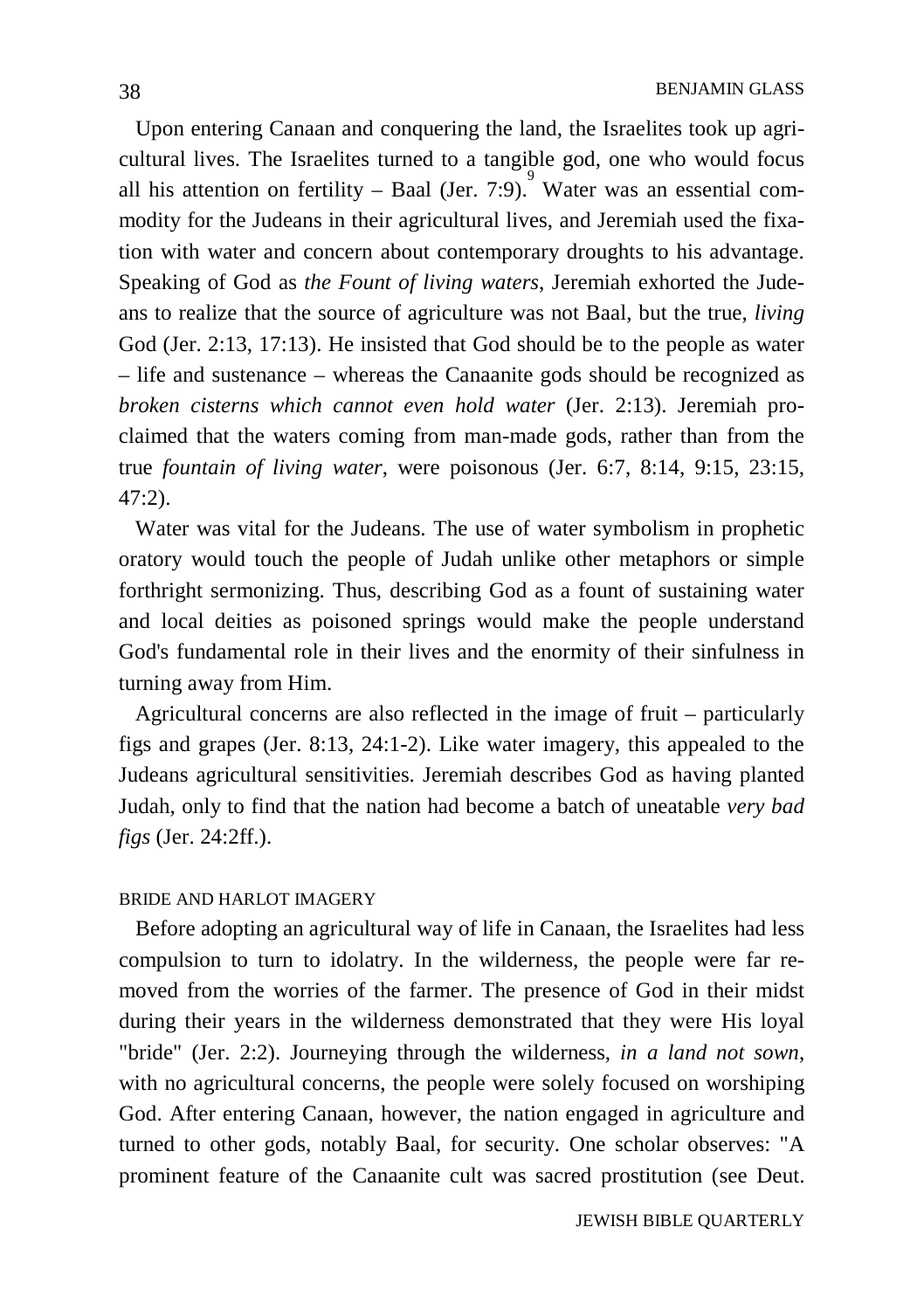23:18). In the act of temple prostitution the man identified himself with Baal, the woman with Ashtart. It was believed that human pairs, by imitating the action of Baal and his partner, could bring the divine pair together in fertilizing union."<sup>10</sup> In Canaan, the sexual engagement of Baal and his mate Ashtoreth (also known as Ishtar and Astarte) defined the very essence of existence – fertility of the earth and success of the crops.<sup>11</sup> Given Baal's nature, the worship of Baal was a form of harlotry.

 The images of the harlot and bride used by Jeremiah described the syncretistic ways of the people of Judah, who worshiped Baal alongside God. This metaphor also recalls Hosea's heavy reliance on such imagery and Isaiah's occasional references to the image of the harlot (Hos. 1-3; Isa. 1: 21, 23:15- 16).

 However, Jeremiah's use of harlot and bride imagery, though similar from a literary perspective to Hosea's and Isaiah's, is unique in its impact. Hosea had warned the Northern Kingdom of Israel of impending disaster if the northerners continued to play the harlot with foreign gods, and Isaiah used the imagery to bemoan religious decline (cf. Hos. 2: 15; Isaiah 1: 21). When Hosea and Isaiah used harlot and bride imagery before the fall of the Northern Kingdom, there was no precedent for national exile; both kingdoms, though separated, had persisted as viable nations. Mere decades after Hosea's warnings, however, the Kingdom of Israel's population was exiled by the Assyrian Empire (II Kgs. 17: 6).

 In using the same adultery metaphors as Hosea and Isaiah, Jeremiah implicitly recalled the precedent of idolatrous backsliding that had resulted in exile. For Hosea and Isaiah, there was no historical precedent to recall. Although the war against Baal had persisted for generations, Jeremiah, after prophesying that destruction and exile were imminent, admonished the Judeans using imagery that not only metaphorically addressed the issue of Baalism, but included a historical warning of impending exile as well. His use of harlot and bride imagery thus alludes to the addition of political insecurity to Judah's long-established agricultural insecurity.

### FATHER IMAGERY

 Judean tradition taught that the relationship between God and Israel could be viewed as a father-son relationship. At various points in his book, Jeremi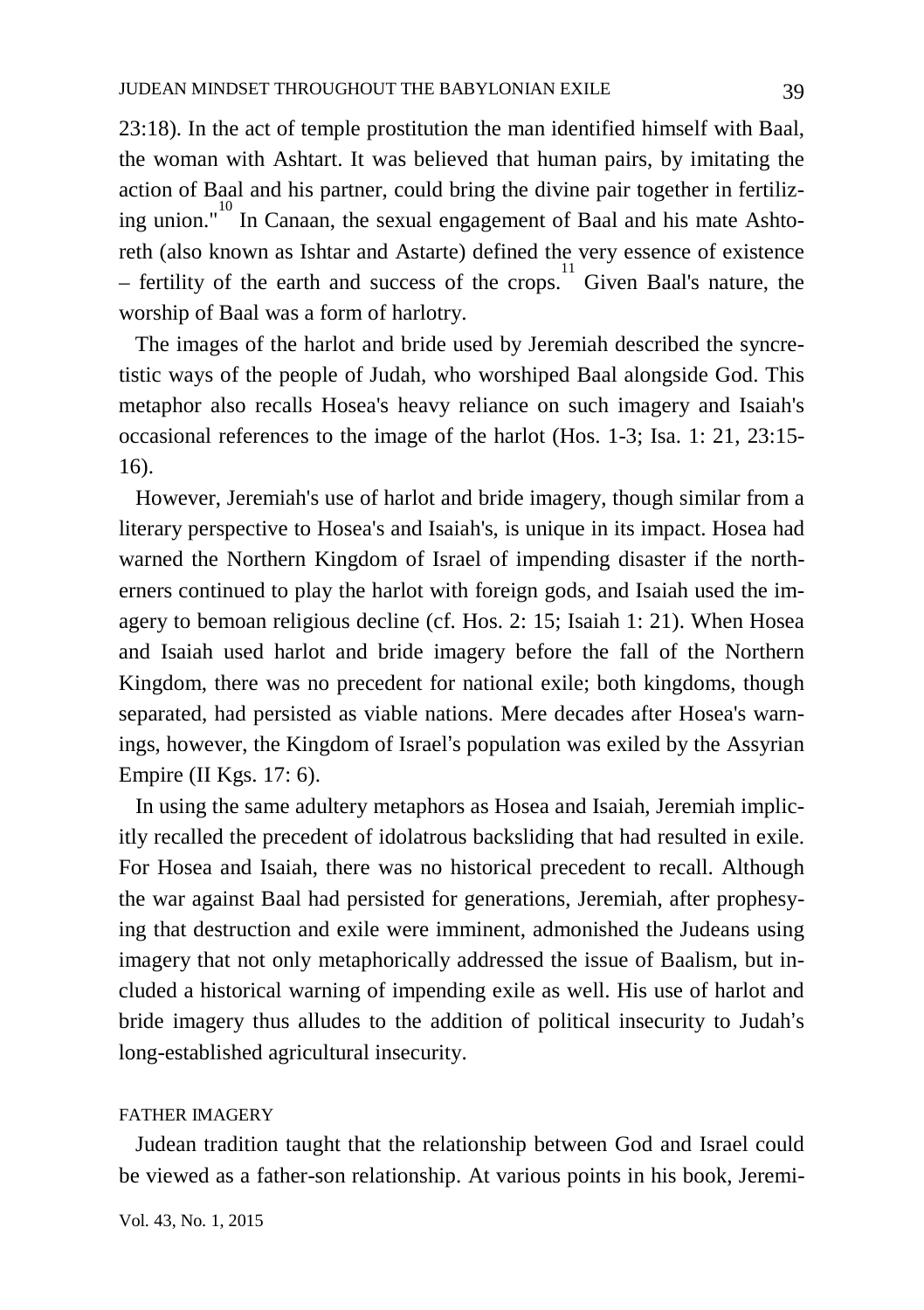ah recalls the father-son relationship between God and the children of Israel (Jer. 6:26; 31:9, 20). This familial relationship evokes the security and stability that the Judeans yearned for, and the fact that the Judeans had abandoned God but *said to wood: 'You are my father,' to stone: 'You gave birth to me'* (Jer. 2:27). Again, Jeremiah's symbol system is based on the insecurity felt by the people.

#### THE MOTIF OF RITUAL

 Ritual in the Book of Jeremiah is not a system that guarantees a feeling of security. Mere outward expressions of atonement will not bring forgiveness. To make his point, Jeremiah turns the ritual of circumcision into a homiletical metaphor: *Circumcise yourselves to the Lord, and take away the foreskin of your heart* (Jer. 4:4). The ultimate statement concerning ritual is that the people of Judah should not just circumcise their flesh, but their hearts as well. Ritual must not be a meaningless, external physical act.

 Prophetic criticism of thoughtless ritual is also expressed elsewhere in the Bible (cf. Isa. 1: 11-14). Jeremiah's criticisms, however, are specific to the circumstances of his age. In the years leading up to the destruction of the Temple, Jeremiah warned against mindless ritual attachment to the House of the Lord (Jer. 7: 4-7). In Jeremiah's time, the Temple was the ultimate ritual *object* for the people of Judah. In his famed prophecy at the entrance to the Temple, Jeremiah flatly rejected the notion that Temple in *itself*, as an object, provided any more sanctuary than a complex of brick walls (Jer. 7:1-15). It was not a vehicle for soothing the conscience or creating a (false) sense of security, but for signifying one's trust in God to restore His benevolent protection.

## THE BOOK OF BARUCH

 Historical and literary analysis of the Book of Jeremiah reveals the concerns and mindset of the people of Judah in the years leading up to the destruction of the First Temple. The mindset of Judeans in the Babylonian Exile can be seen in the apocryphal Book of Baruch.

 The opening lines of the Book of Baruch date the composition of the work to 582 BCE and attribute it to Baruch the son of Neriah, Jeremiah's amanuensis (Baruch 1:1-2). However, the consensus of scholars views the work as a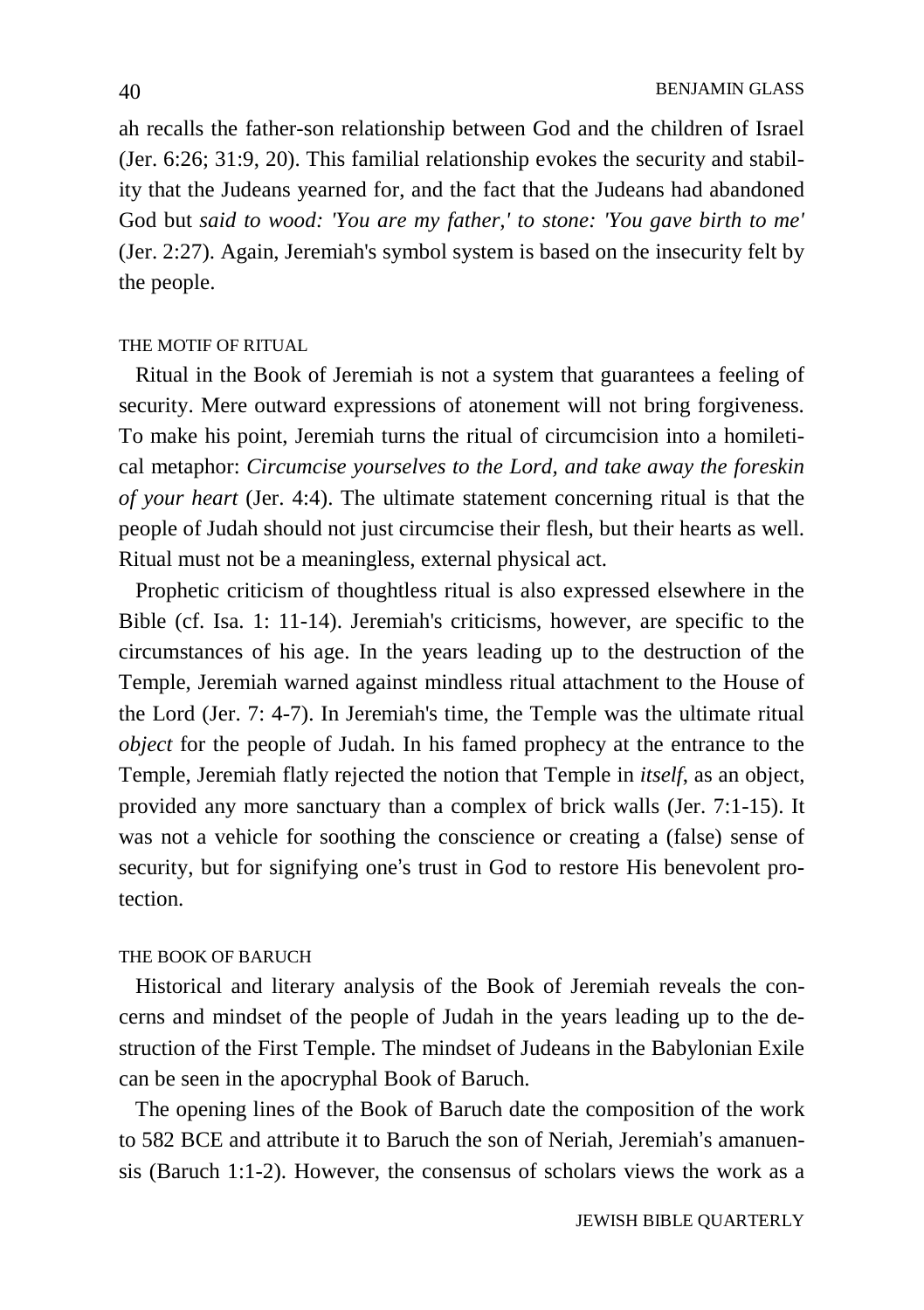composite of authors during differing periods. Two main parties emerge in the debate over the period of the authorship of Baruch: one recognizes the work as having emerged in the fourth to second centuries BCE, the other views it as the product of the years following the Roman destruction of the Second Temple  $(70 \text{ CE})$ . However, the presence of related apocryphal works in the material discovered at Qumran, the site of the Dead Sea Scrolls, significantly weakens the claim that Baruch dates from the Second Temple Period.<sup>13</sup> Certain divisions can be drawn within Baruch itself. Scholars generally agree that the work is a composite of three major texts. The first comprises the text of 1:1 to 3:8 and in content reflects the period immediately after the destruction of the First Temple. On the basis of literary implications, the second division (3:9 to 4:4) recalls a later period of the exile. The third (4:5 to 5:9), divided into two subsections, is a series of prayers and hymns. The period intended to be represented in this final section of Baruch is unclear, although the tone may point to a date around the close of the Babylonian Exile.

 Reading the work as a literary representation of the Babylonian Exile, and possibly written by authors not far removed from the events, can shed light on the mindset of the Judeans in Babylonia.

## HISTORICAL SETTING OF THE FIRST DIVISION

 With the sacking of Jerusalem and the destruction of the Temple, Judah ceased to be an independent state. The Judeans, in face of the loss of their capital and chief religious outlet, were overwhelmed by a feeling of hopelessness that their nation was a thing of the past that would not revive.<sup>14</sup> The exile of Judeans to Babylonia further increased their despair.

 Four years after the destruction of the First Temple (586 BCE), another tragic event occurred with the assassination in Mizpah of Gedaliah son of Ahikam by Ishmael son of Nethaniah (Jer. 41:2; II Kgs. 25:25). The murder of Gedaliah brought about a further expulsion of Judeans from their native land in 582 BCE, $^{15}$  Nebuchadnezzar's punishment for the slaying of the man he had placed in charge of the weakened Judah.<sup>16</sup> Gedaliah's death marked the bitter end of any form of Judean autonomy there. The eradication of Judean control in Judah, added to the pre-existing hopelessness of 586 BCE, deepened the sense of total loss.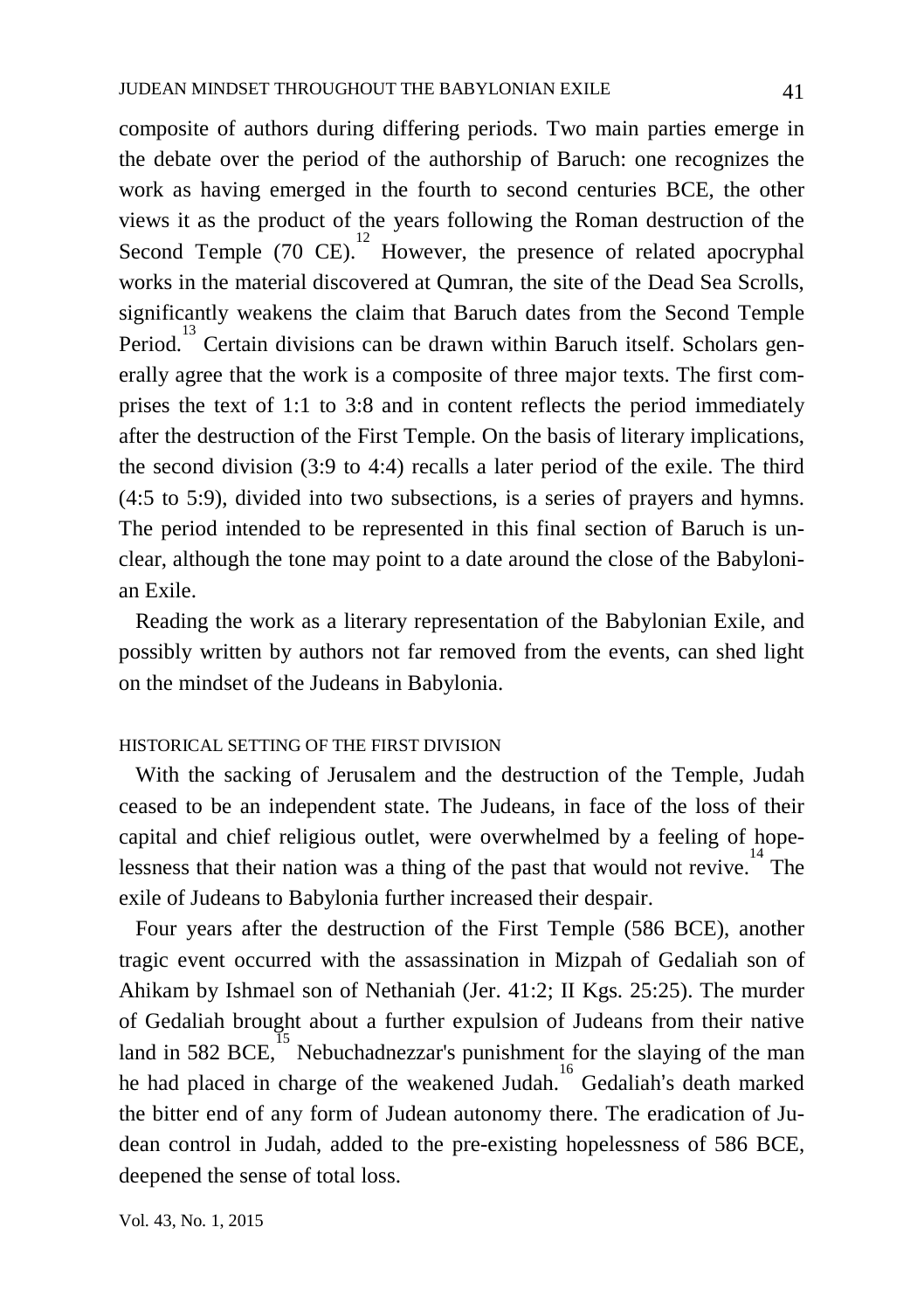As the land was rapidly bereft of its Jewish inhabitants, foreigners and enemies began pouring into Judah from all sides – "the Ammonites from the east, the Edomites from the South, and the Samaritans from the north"– traumatizing the remaining Judean population.<sup>17</sup> The desperation of the Judeans stimulated a period of religious reevaluation, indeed, "of repentance." The closing year of these events, and the year opening a period of distress and hopelessness within the Judean community, was 582 BCE. The Book of Baruch purports to have been written in that year, and the first division of the work strongly reflects the despondent, spiritually searching mindset of the newly exiled Judeans. 19

#### LITERARY ANALYSIS OF THE FIRST DIVISION

 The opening lines of the work show that the Judeans were still attached to their former ritualistic practices, raising funds to be sent to the religious leaders of the remnant in Judah (Baruch 1:8). However, this division quickly progresses to display a stark shift in Judean philosophy from that of the preexilic era.

## FACIAL AND VISUAL IMAGERY

The face is the biblical image for divine favor.  $\frac{20}{20}$  In 582 BCE Babylonia, the Judeans regarded themselves as having lost sight of God and being subject to a *confusion of faces* (Baruch 1:15). The Judeans were "confused," having placed their trust in Baal; now, having found his imagined support useless, they were intent on searching for God.

 The author of this portion of Baruch, developing the image of the face, calls upon God to open His eyes and restore His divine favor to the exiled Judeans, who have begun to acknowledge their failure to discern His presence (Baruch 2:17-18). Employing the image of the face conveys the religious reassessment being undertaken by the Judeans. Not only were they reconsidering the point of trusting in Baal, they were also considering the value of returning to God.

### THE IMAGE OF THE BONE AND THE GRAVE

In the second chapter of Baruch, the image of the bone appears. Ezekiel, who prophesied in Babylon during the exile, used this image to characterize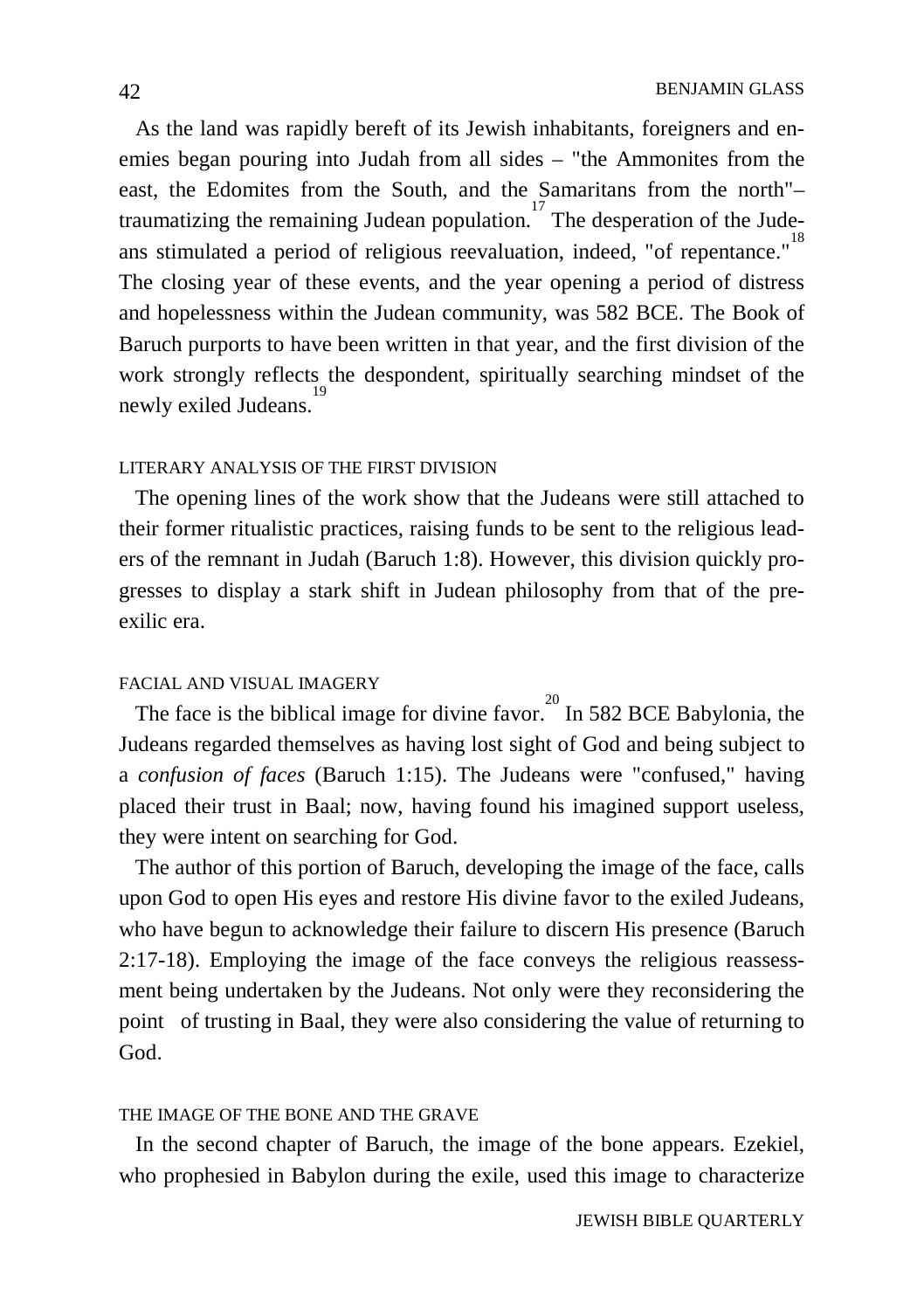the Judean mindset of that era, as well as to implant in the exiles a hopeful recognition of God which would come in time (Ezek. 37). This image was later used by the author of the first division of Baruch in his representation of the period.

 The Judeans are described as bones *cast out to the heat by day and to the frost by night* (Baruch 2:17), symbolically representing all of the dejected, spiritually adrift exile (Baruch 2:17). Grayzel interprets the image as an indication that "the Judean nation considered itself a heap of dry bones, without life, without hope; but should God so determine, it could easily come to life again" as Ezekiel maintained in chapter 37 of his prophetic book.

#### PRAYER

 For the Judeans, the period immediately after the exile was characterized by a hunger for spirituality (Baruch 2:18). Religious reassessment showed the Judeans that God was not absent, but that they had betrayed Him, failing to walk in His path (Baruch 1:18, 2:10). The language in this portion of Baruch reflects their physical yearning for God and admitted spiritual faults. It reveals a shift toward awareness of God and the exiled Judean community's need of repentance. To reach out to God, the Judeans began to heed Jeremiah's earlier advice to seek Him through prayer (Jer. 29:12-14). In the introduction to Baruch, the exiles turn to prayer in their distress and, at various other points in the first division, prayer is seen as essential to building a relationship with God (Baruch 1:5, 11, 13; 2:8, 14; 3:4). The focus of the Judean mindset thus shifted from despair to repentance and then to religious reconstruction in the early exilic years.

### HISTORICAL ANALYSIS OF THE SECOND DIVISION

 The second division of Baruch (3:9 to 4:4) was composed much later than the first one, since the author writes that his generation had grown old in exile (Baruch 3:10-11). With time separating the Judeans from the events that brought about their captivity, new generations were emerging and the community was gradually adapting to a stable life in Babylonia.

 Adaptation had gradually convinced the Judeans that God could also be found in the exile.<sup>22</sup> Already appealing to God through prayer, the Judeans started to adapt older rituals to contemporary limitations; and the modern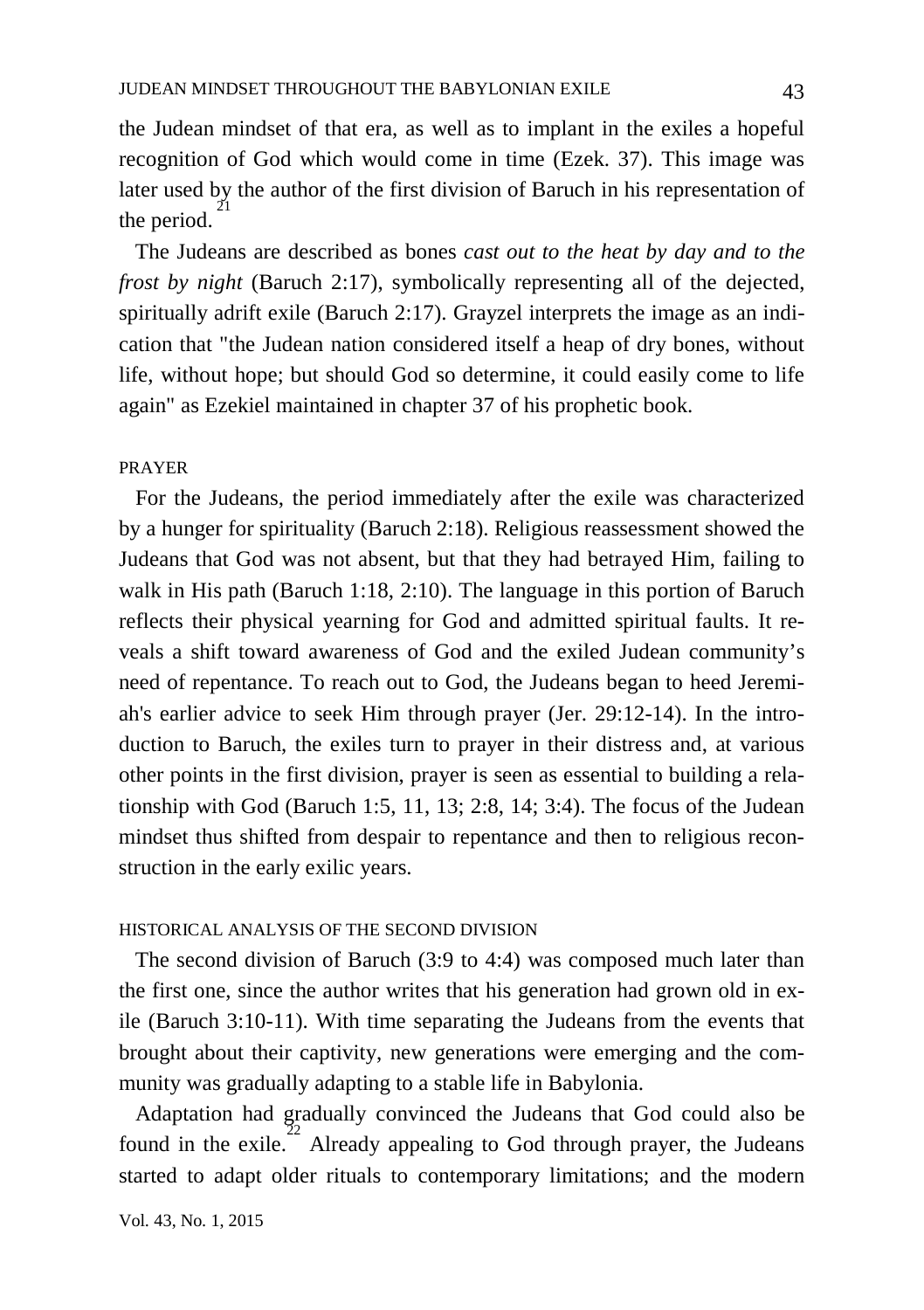Shabbat, Pesah, Shavuot, and Sukkot emerged in the absence of sacrifices.<sup>2</sup> Commemorative fast days were instituted, and the exiles began reconnecting to God in a spiritual revival that would lead to contemporary Judaism.<sup>24</sup>

#### LITERARY SETTING OF THE SECOND DIVISION

 The second division of Baruch is marked by the extension of images used in the first division, characterized primarily by the motif of a search for wisdom. The author of this second division focused on the Judean search for God, His wisdom, and His law during the minor religious revival of the age.

#### THE MOTIF OF WISDOM AND THE IMAGE OF LIGHT

 In the Bible, as well as non-canonical literature in the biblical mode, wisdom, understanding, and knowledge are indicative of Torah and Judaic tradition. Consistent reference is made, in the second division of the Book of Baruch, to the search for wisdom, understanding, and knowledge, indicating the Judean focus on the development of and adherence to tradition at the time (Baruch 3:9, 11, 22, 23, 27-29, 31, 32).

 The Judean mindset in the interim period is reflected in the image of light, which at once denotes wisdom, understanding, and knowledge, as well as the Divine Presence (Baruch 3:14, 20, 33-34; 4:2). The ultimate light is God, *He that sends forth the light* (Baruch 3:33). The author manifests the new Judean craving for this Divine Presence (the *Shekhinah*) when he calls for his people to *walk in the presence of its light* and *be illuminated* (Baruch 4:2). God's face and favor are no longer turned away from the exiles but "shine" upon them, and it is this illumination (Num. 6:25) that the exiles have begun to rediscover. Shocked by the destruction of the Temple, they now resolve to accept the pre-exilic advice of Jeremiah to seek God and connect with Him (Jer. 29:13). No longer do the exiles seek attention in Baal's adulterous eyes but in the radiant countenance of God. At this point in the imagery development of Jeremiah and Baruch, harlotry imagery has been replaced by light imagery alluding to the exiles' abandonment of their search for Baal in favor of their quest for God.

#### HISTORICAL SETTING OF THE THIRD DIVISION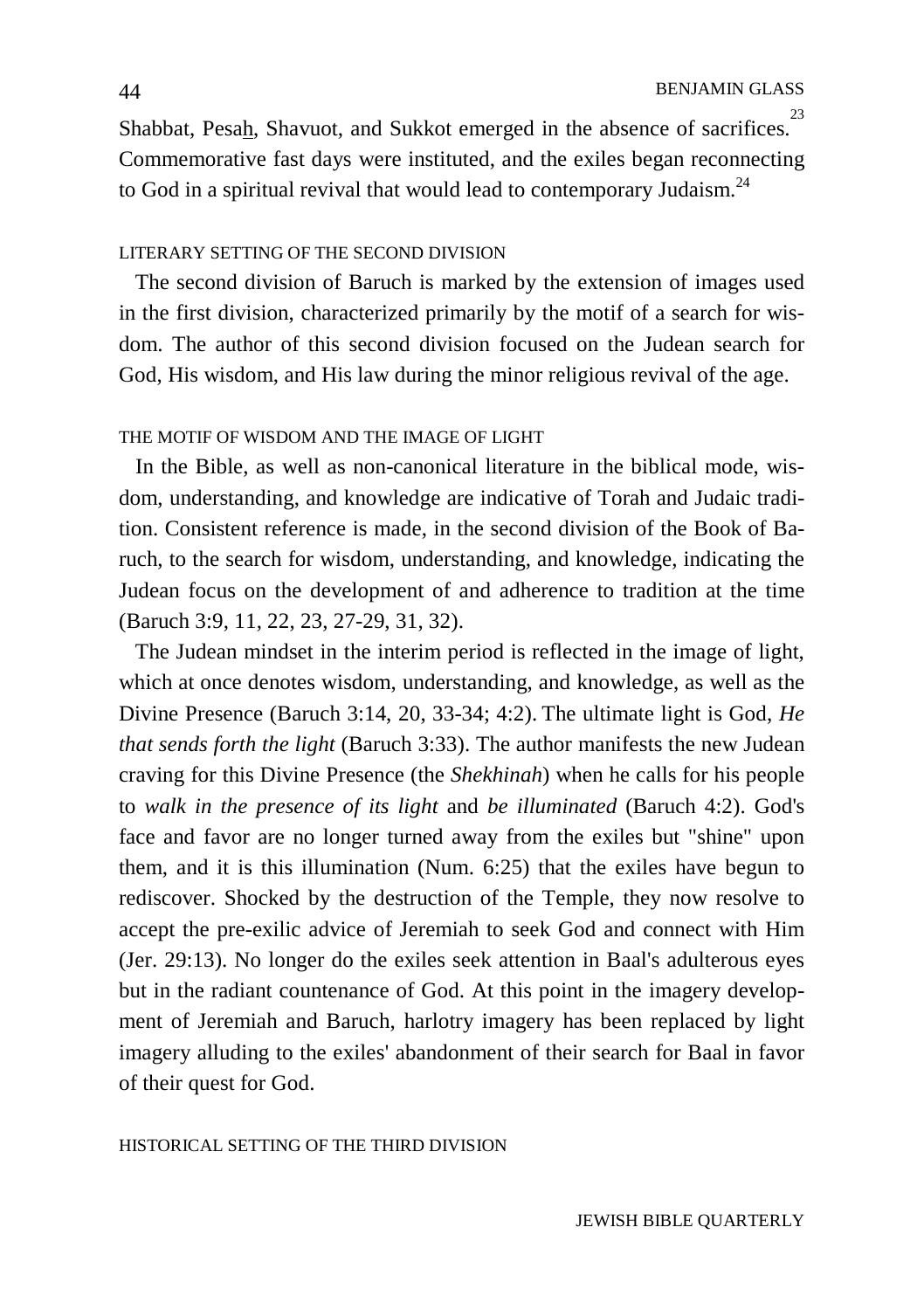The third division of the Book of Baruch comprises a series of short hymns and prayers. Some scholars further divide this section into two subsections, noting separate literary characteristics in 4:9-29 and 4:30-5:9.<sup>25</sup> Nevertheless, the tone of the third division is largely uniform and it can be treated as a single work. Although it continues to represent Judean existence in Babylonia, the period to which it corresponds is unclear. In view of its highly positive tone and its placement at the end of Baruch, the third division may well represent the final years of the exile. This period was characterized by a heady optimism and positive outlook on the part of those Judeans who had not given way to assimilation, as many had in the course of the exile.

 The unexpected fall of Babylonia in 537 BCE and the proclamation of Cyrus allowing the Judeans to reclaim their land and rebuild their Temple led many of them to see in these events the hand of God Himself.<sup>26</sup> Those exiles who had persisted in their search for God and not assimilated believed that their faith was justified. A generally positive outlook and religious satisfaction after the spiritual reconstruction in Babylonia enveloped the exiles. The "great opportunity to return to their beloved homeland" filled many Judeans with joy and hope."<sup>27</sup> This mounting optimism can be seen in the language of the third division, which may represent the *zeitgeist* of the Judeans at the close of the exile.

### LITERARY ANALYSIS OF THE THIRD DIVISION

 In the very first line of this section, the author exhorts the Judeans to *be of good cheer* (Baruch 4:5). Similar calls for rejoicing occur at later points in the third division (Baruch 4:21, 27). Allusions to the evident presence of God – in the repeated images of light, brightness, and fire – stress the religious gratification emerging in Babylonia after decades of exile (Baruch 4:24, 35; 5:3). The exiles had overcome their "confusion of faces," come into the light of God, and were being redeemed and uplifted by God's radiance.

 The final major image in Baruch is one of redemption – a personified Jerusalem welcoming her exiles from east and west (Baruch 4:36-37; 5:5). Heavy emphasis is placed on their ingathering from the east, the symbolic land of exile. The third division thus bears witness to the extreme optimism and religious fulfillment that marked the close of the Babylonian Exile.